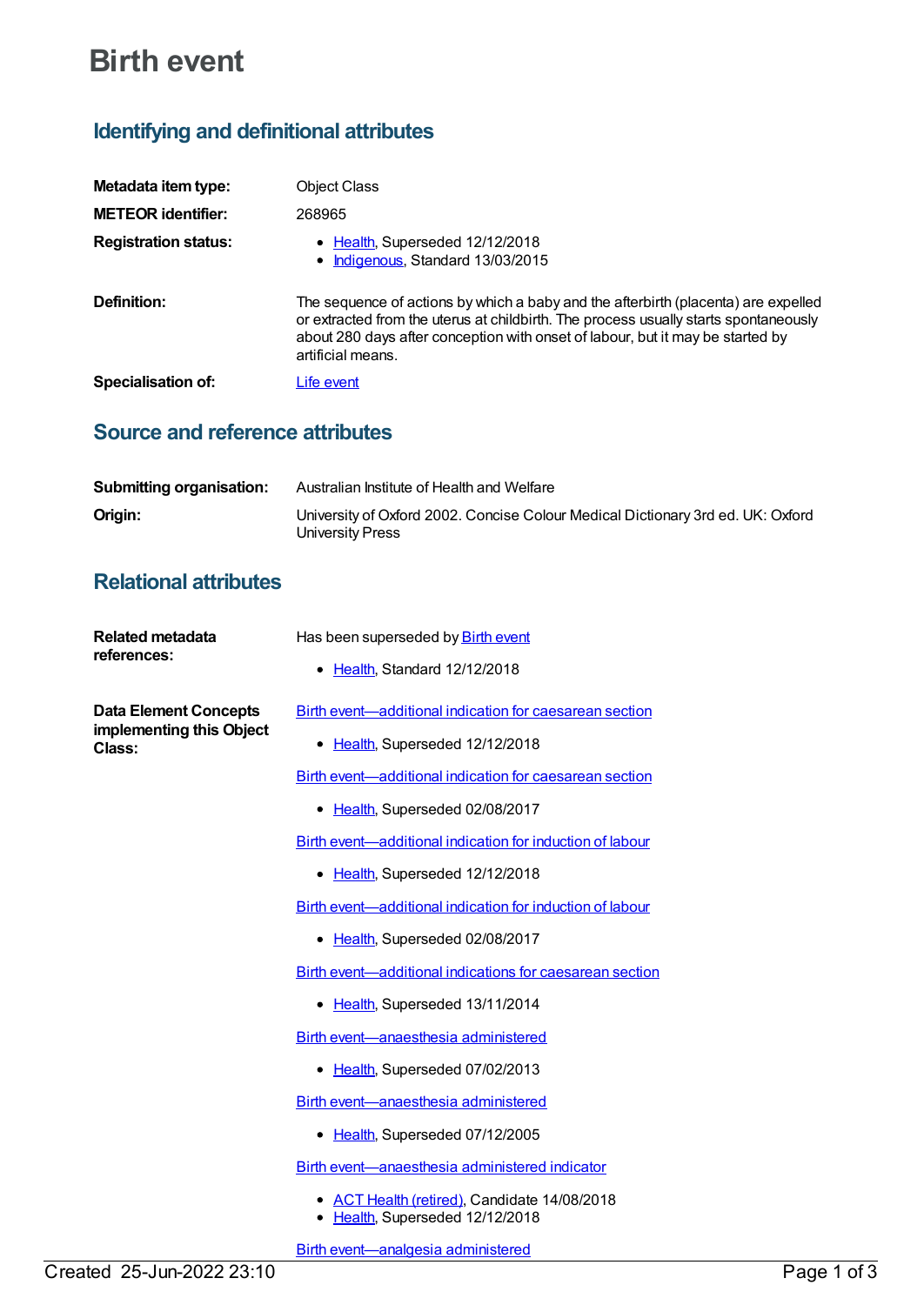• [Health](https://meteor.aihw.gov.au/RegistrationAuthority/12), Superseded 07/02/2013

Birth [event—analgesia](https://meteor.aihw.gov.au/content/269488) administered

• [Health](https://meteor.aihw.gov.au/RegistrationAuthority/12), Superseded 07/12/2005

Birth [event—analgesia](https://meteor.aihw.gov.au/content/495376) administered indicator

- ACT Health [\(retired\)](https://meteor.aihw.gov.au/RegistrationAuthority/9), Candidate 14/08/2018
- [Health](https://meteor.aihw.gov.au/RegistrationAuthority/12), Superseded 12/12/2018

Birth event—baby [resuscitation](https://meteor.aihw.gov.au/content/269410) method

• [Health](https://meteor.aihw.gov.au/RegistrationAuthority/12), Superseded 12/12/2018

Birth event—birth during [imprisonment](https://meteor.aihw.gov.au/content/625273) indicator

• [Health](https://meteor.aihw.gov.au/RegistrationAuthority/12), Standard 28/04/2016

Birth event—birth during [imprisonment](https://meteor.aihw.gov.au/content/483624) indicator

• [Health](https://meteor.aihw.gov.au/RegistrationAuthority/12), Superseded 28/04/2016

Birth [event—birth](https://meteor.aihw.gov.au/content/337672) method

- ACT Health [\(retired\)](https://meteor.aihw.gov.au/RegistrationAuthority/9), Candidate 14/08/2018
- [Health](https://meteor.aihw.gov.au/RegistrationAuthority/12), Superseded 12/12/2018

#### Birth [event—birth](https://meteor.aihw.gov.au/content/269433) plurality

- [Health](https://meteor.aihw.gov.au/RegistrationAuthority/12), Superseded 02/08/2017
- [Indigenous](https://meteor.aihw.gov.au/RegistrationAuthority/6), Superseded 22/10/2018

#### Birth [event—birth](https://meteor.aihw.gov.au/content/669969) plurality

- ACT Health [\(retired\)](https://meteor.aihw.gov.au/RegistrationAuthority/9), Candidate 14/08/2018
- [Health](https://meteor.aihw.gov.au/RegistrationAuthority/12), Superseded 12/12/2018
- [Indigenous](https://meteor.aihw.gov.au/RegistrationAuthority/6), Superseded 02/04/2019

#### Birth event—birth [presentation](https://meteor.aihw.gov.au/content/269464)

• [Health](https://meteor.aihw.gov.au/RegistrationAuthority/12), Superseded 06/09/2006

#### Birth event—birth [presentation](https://meteor.aihw.gov.au/content/300014)

• [Health](https://meteor.aihw.gov.au/RegistrationAuthority/12), Superseded 02/08/2017

#### Birth event—birth [presentation](https://meteor.aihw.gov.au/content/673122)

- ACT Health [\(retired\)](https://meteor.aihw.gov.au/RegistrationAuthority/9), Candidate 14/08/2018
- [Health](https://meteor.aihw.gov.au/RegistrationAuthority/12), Superseded 12/12/2018

Birth [event—complication](https://meteor.aihw.gov.au/content/269436)

• [Health](https://meteor.aihw.gov.au/RegistrationAuthority/12), Standard 01/03/2005

Birth [event—complication](https://meteor.aihw.gov.au/content/269526) (postpartum)

• [Health](https://meteor.aihw.gov.au/RegistrationAuthority/12), Standard 01/03/2005

Birth [event—delivery](https://meteor.aihw.gov.au/content/269506) method

• [Health](https://meteor.aihw.gov.au/RegistrationAuthority/12), Superseded 06/09/2006

Birth [event—labour](https://meteor.aihw.gov.au/content/269507) augmentation type

• [Health](https://meteor.aihw.gov.au/RegistrationAuthority/12), Standard 01/03/2005

Birth [event—labour](https://meteor.aihw.gov.au/content/269508) induction type

• [Health](https://meteor.aihw.gov.au/RegistrationAuthority/12), Superseded 12/12/2018

Birth [event—labour](https://meteor.aihw.gov.au/content/269460) onset type